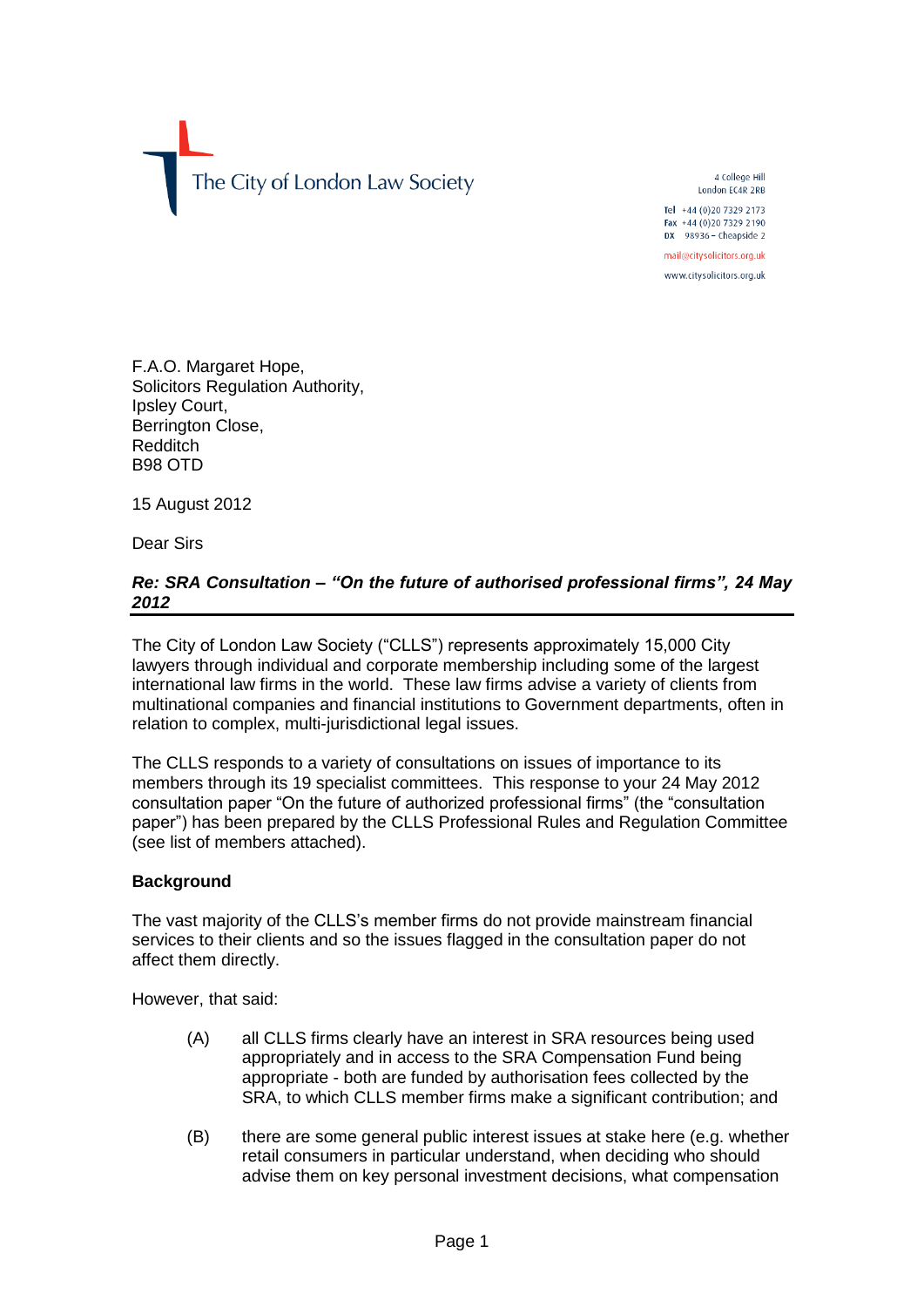fund they may have access to if things go wrong and whether another provider may therefore be more suitable in their particular circumstances)

which is why the CLLS has decided to respond to the consultation paper.

In addition, most CLLS firms do provide incidental financial services, relying on the Part XX FSMA exemption, and so the CLLS wishes to ensure that that exemption is not affected by the SRA's proposals.

#### **Answers to consultation questions:**

#### **Question 1 – Do you agree with the overall approach to the issues identified in this consultation?**

The CLLS agrees that:

- (A) the SRA Compensation Fund should not be exposed to risks which are unrelated to the provision of legal services;
- (B) the SRA should only offer compensatory protection in relation to activities which it authorises and regulates; and
- (C) the SRA should only regulate areas of work which it has the experience and expertise to do so, meaning that its regulatory coverage should be limited to legal services and anything which is genuinely ancillary to legal services.

However, the CLLS does not agree that it would necessarily be a disadvantage if APFs (as defined in the consultation paper) would not benefit from the carve-outs in the FSA Handbook which will continue to be available to law firms which provide incidental financial services only. On the contrary, the CLLS sees benefit in:

- (D) avoiding "turf wars" between regulators; and
- (E) making regulatory matters easier for consumers to understand (and, as a consequence, their choices better informed).

#### **Question 2 – Which of the options do you favour?**

On balance, and subject to what is said below, the CLLS favours Option 2.

The CLLS does not see Option 1 as a viable option (for the reasons identified in paragraph 21 of the consultation paper).

Option 3 brings a number of difficulties with it. In particular, where financial services are provided to a client which comprise both mainstream and non-mainstream financial services ("mixed financial services"), it is unlikely to be completely be clear, if dual regulation continues, where the remit of each of the SRA and FSA begins and ends – and there could be regulatory gaps and/or overlapping regulatory requirements as a result. Further, where a client receives mixed services, will he/she fully understand a proposition which involves him/her having recourse to the SRA Compensation Fund for some matters and the Financial Services Compensation Fund for others? Will he/she appreciate the differences between the two funds - e.g. in summary, that the former is only available where his/her adviser has been dishonest and is uncapped whereas the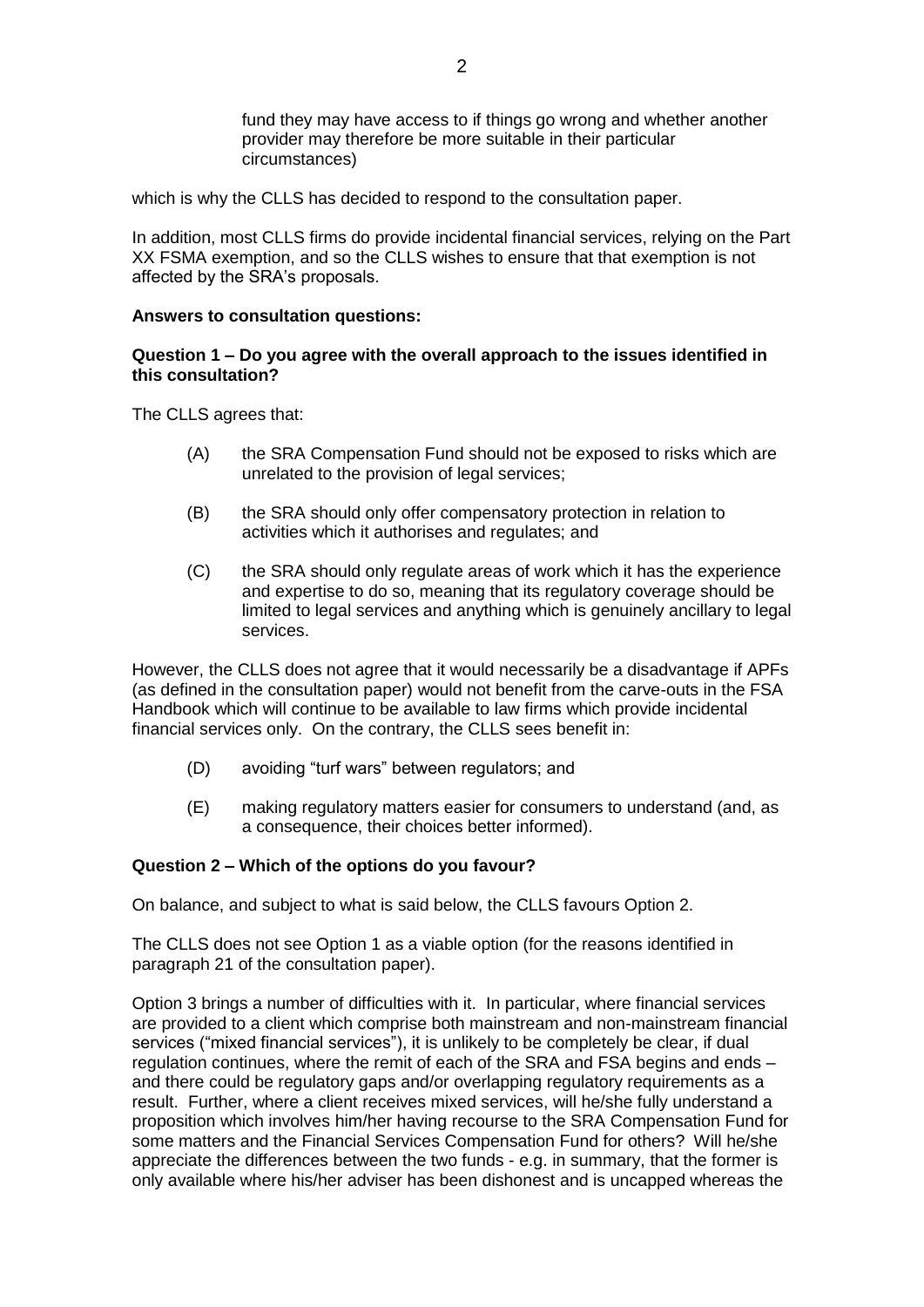latter is available where his/her adviser has been negligent etc. but is capped – and therefore able to judge whether he/she would be better off, in his/her particular circumstances, seeking advice from someone who is regulated solely by the FSA in relation to all the financial services they provide?

Whilst the CLLS favours Option 2 for these reasons, this is subject to an important caveat. It is possible that a law firm which does not wish to provide mainstream financial services nevertheless strays into doing so – in these circumstances, it would be disproportionate for all the financial services provided by that firm (the majority of which will be incidental and therefore covered by the Part XX exemption) to then be regulated by the FSA. It seems to us that the SRA and FSA would need to agree a protocol for dealing with such cases. In the absence of that, the CLLS would (reluctantly because of the associated funding and public interest issues) favour Option 3.

# **Question 3 - Do you agree with the SRA's interpretation of the risk issues?**

We agree with the principal risks identified by the SRA in the consultation paper, as listed in sub-paragraphs (A) to (C) of our answer to question 1 above. However, in addition, the CLLS thinks that "turf wars" between regulators and consumer confusion are also risks (see our answer to question 2 above) and that these could be exacerbated by pursuing Option 3.

### **Question 4 – Do you have any comments on the costs and benefits of the various options, and the indicative cost-benefit analysis which accompanies this consultation?**

Only to add that, when considering the impact on consumers, the point we have made above about being able to understand the regulatory proposition on offer (and key differences between the availability and characteristics of the compensation funds) needs to be taken into account.

# **Question 5 – Are there any other comments you wish to make?**

See the section of this letter above headed "Background". We would like the SRA to confirm, perhaps in its review of responses to this consultation paper, that law firms which provide incidental financial services only, relying on the Part XX FSMA exemption, will be unaffected by the SRA's proposals and that that exemption will continue to be available to those firms, and they will continue to be regulated by the SRA in relation to these incidental services, as now.

Yours sincerely

Chris Perrin **Chair** Professional Rules & Regulation Committee

# © CITY OF LONDON LAW SOCIETY 2012

All rights reserved. This paper has been prepared as part of a consultation process. Its contents should not be taken as legal advice in relation to a particular situation or transaction.